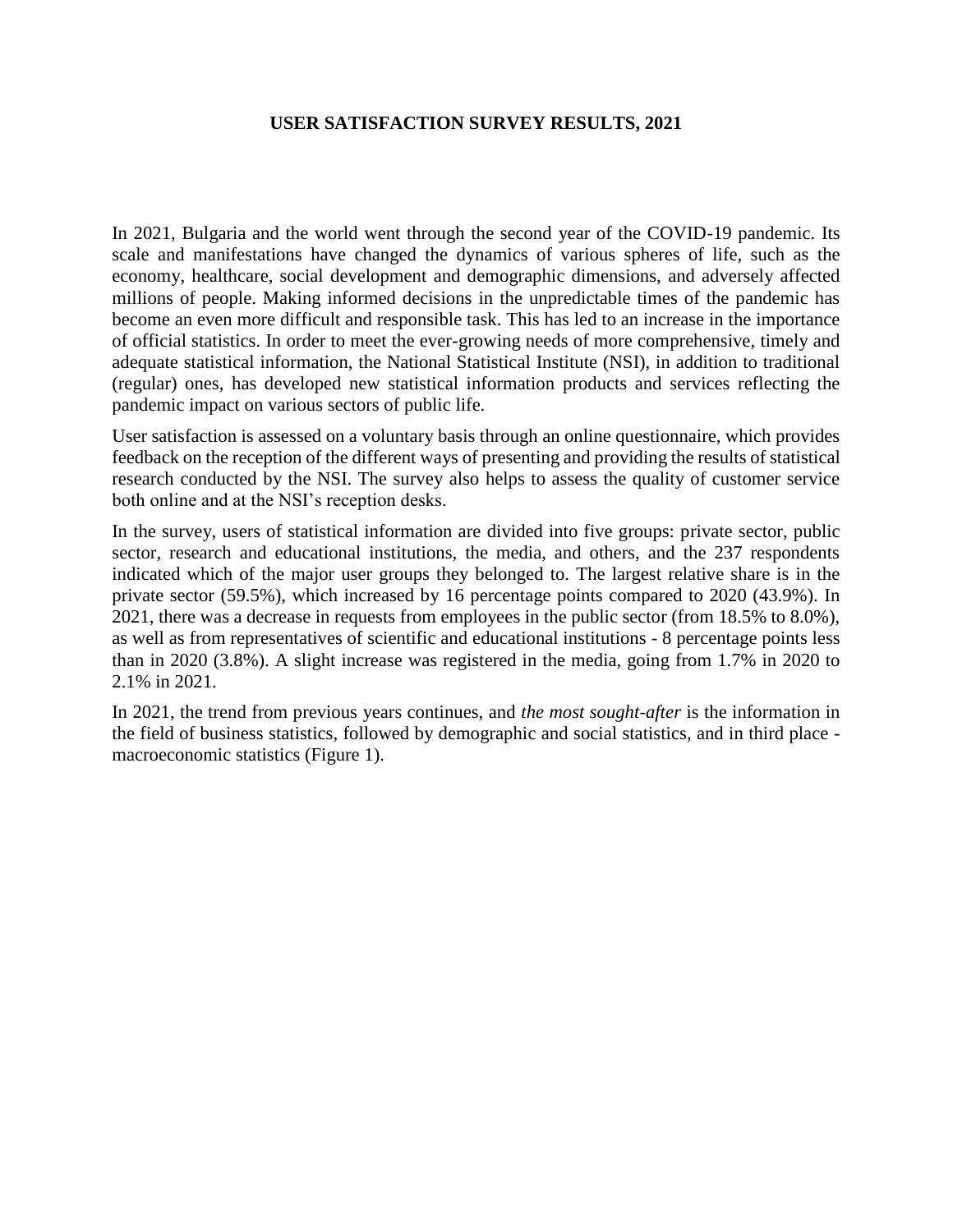

**Figure 1. Distribution of the requested information by statistical themes in 2021 (%)<sup>1</sup>**

In 2021, again, the most used and preferred ways of providing statistical information are 'download data, metadata and methodology', 'download predefined tables and graphs' and 'publications' (Figure 2).





<sup>&</sup>lt;sup>1</sup> Users have specified more than one answer

 $\overline{a}$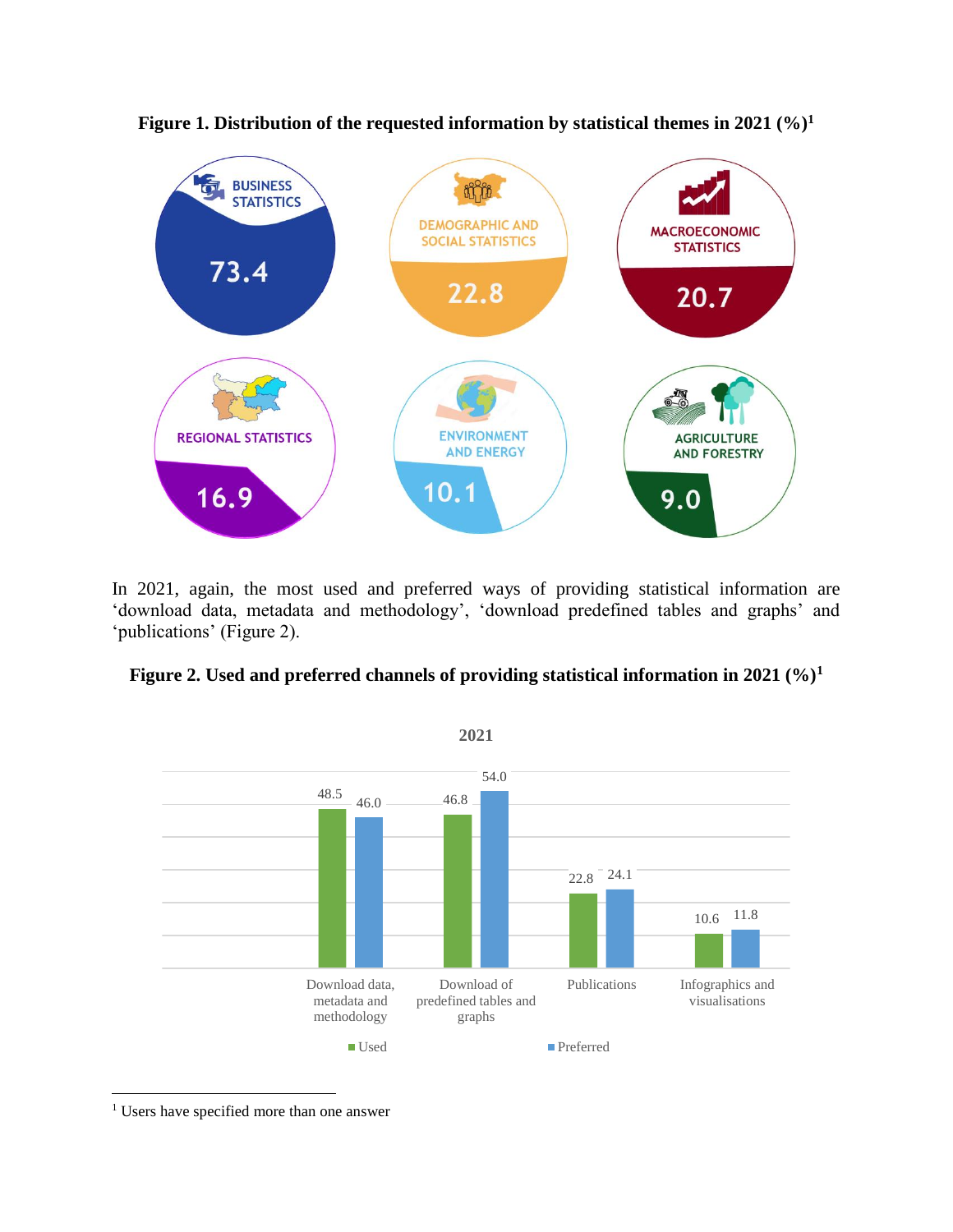Compared to the previous year, there was an increase of 1.1 percentage points of users who use statistics 'daily', and in 2021 they are already 4.8% of all respondents. The users with the highest share are those who used the information produced by the NSI 'at least once a year' (47.1%), followed by those who indicated 'at least once a month' (37.5%) and 'at least once a week'  $(10.6\%)$ .

In 2021, most users found the necessary statistical information 'from data published on the NSI's website' (50.2%) and 'from the NSI information systems' (42.6%), whereas the lowest percentage of respondents were those who consulted by phone (11.0%) (Figure 3).

## **Figure 3. Ways to find statistical information by type in 2021 (%)<sup>1</sup>**



14% of the respondents in need of assistance requested help at the NSI's reception desks - both at the Central Office and the RSO/SRD.

In 2021, almost all respondents received the requested information, and there were no requests that were completed in 'more than a week'. Compared to 2020, the largest increase (by 11.5 percentage points) was observed in the 'immediately' completed requests (Figure 4).





The distribution of the respondents according to the means of providing statistical information in 2021 (Table 1) shows that once again the share of users searching for current data on the NSI's

 $\overline{a}$ 

<sup>&</sup>lt;sup>1</sup> Users have specified more than one answer.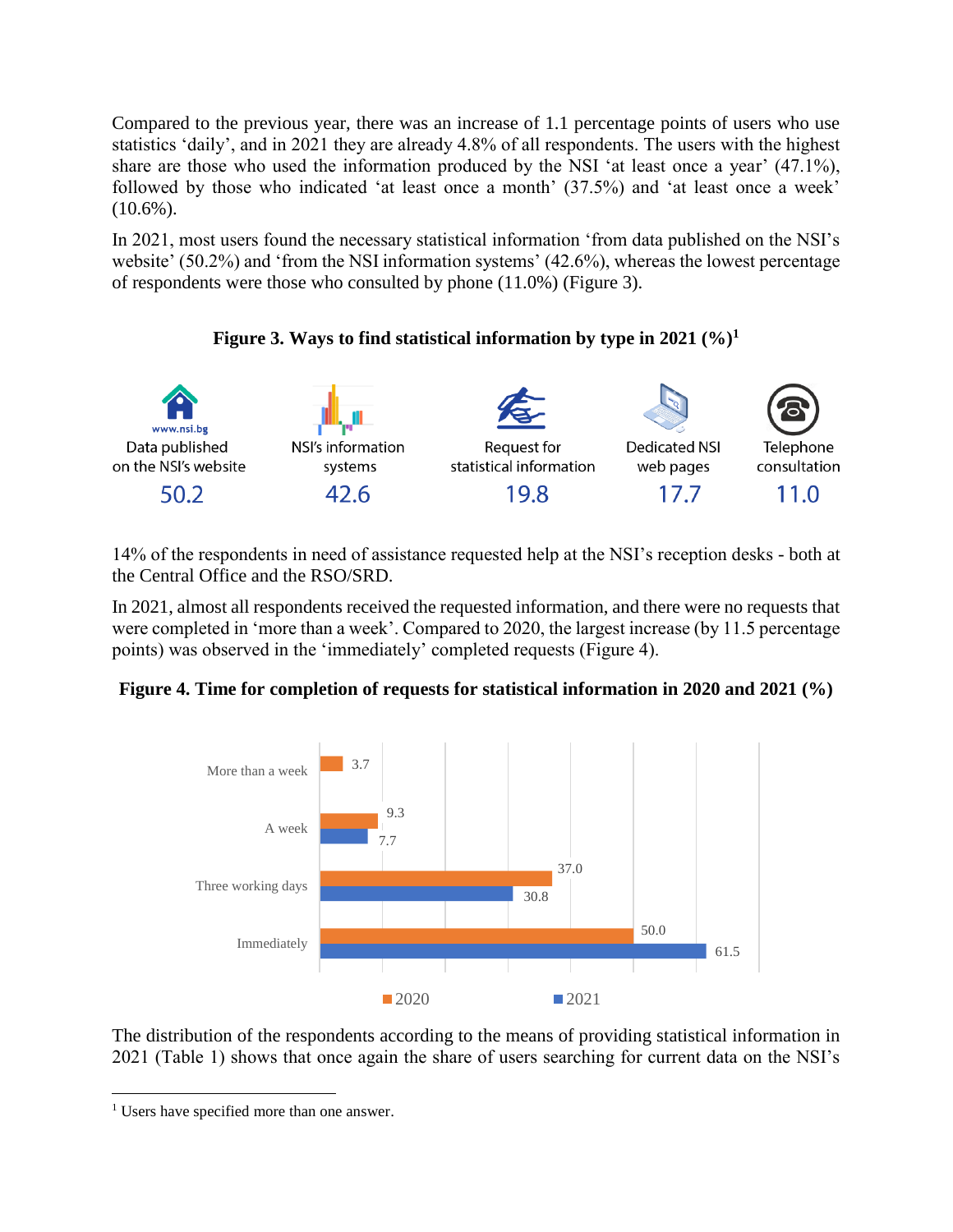website or in the 'Infostat' IS is the highest, followed by those who indicated the NSI's 'publications' as the main source from which they found the information they needed.

|                                   | Per cent |
|-----------------------------------|----------|
|                                   | 2021     |
| Current statistics from the site. | 61,1     |
| "Infostat" IS                     | 37,4     |
| <b>Publications</b>               | 23,2     |
| Census 2011                       | 18.2     |
| "Foreign trade" IS                | 14,8     |
| "Statistical classifications" IS  | 14,3     |
| NRIP <sup>2</sup>                 | 14,3     |
| Metadata and methodology          | 13,3     |
| Press releases                    | 10,3     |
| Infographics                      | 8,9      |

## **1. Most popular statistical products and services by type in 2021<sup>1</sup>**

The results of the survey also show how users perceive the different ways of presenting statistical information. Their assessment of the five most used statistical products and services is shown according to four criteria: accessibility, timeliness, accuracy and clarity (Figure 5).

## **Figure 5. User rating of the five most used statistical products and services in 2021 by criteria (%)**



<sup>&</sup>lt;sup>1</sup> Users have specified more than one answer.

 $\overline{a}$ 

<sup>2</sup> National register of populated places.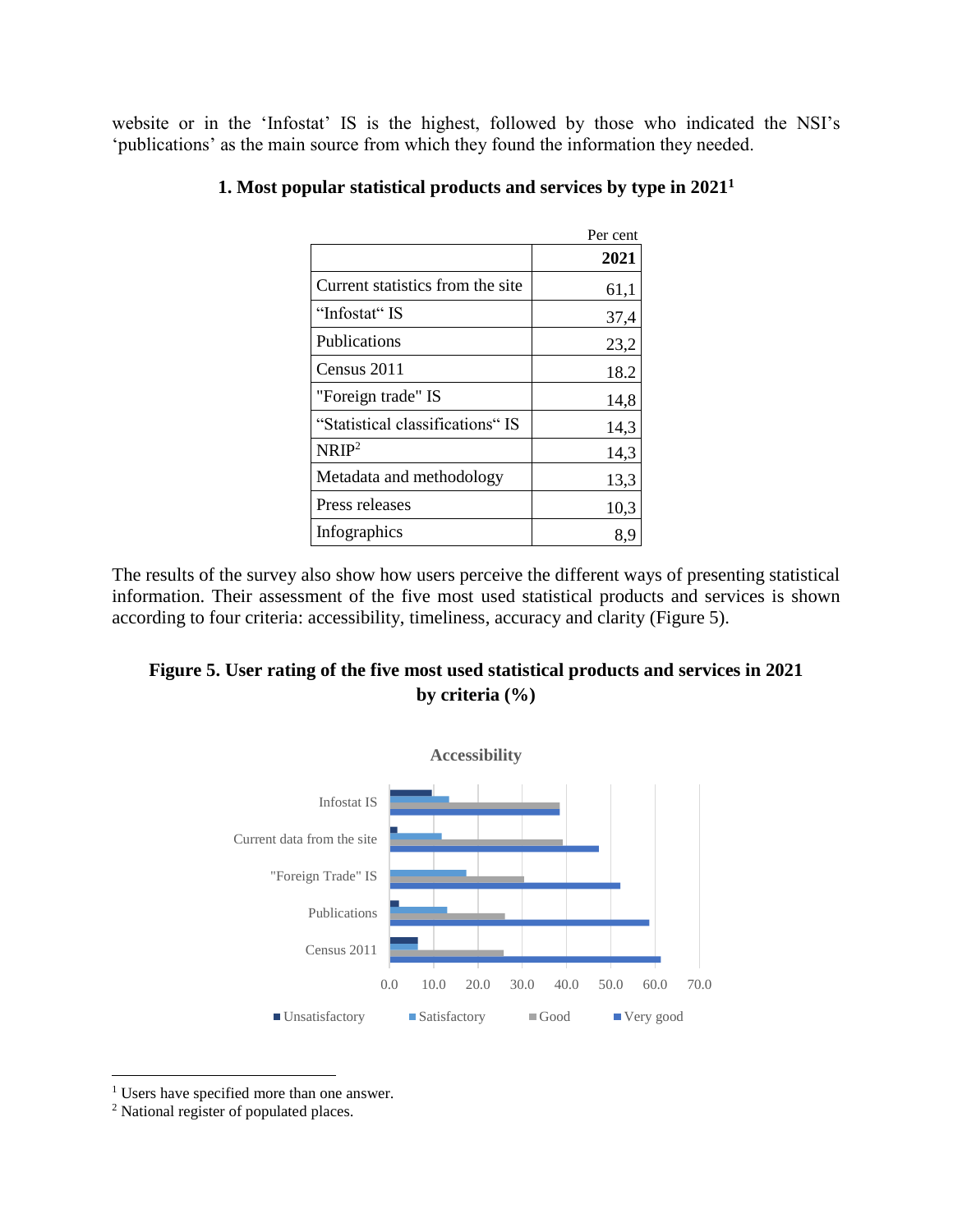